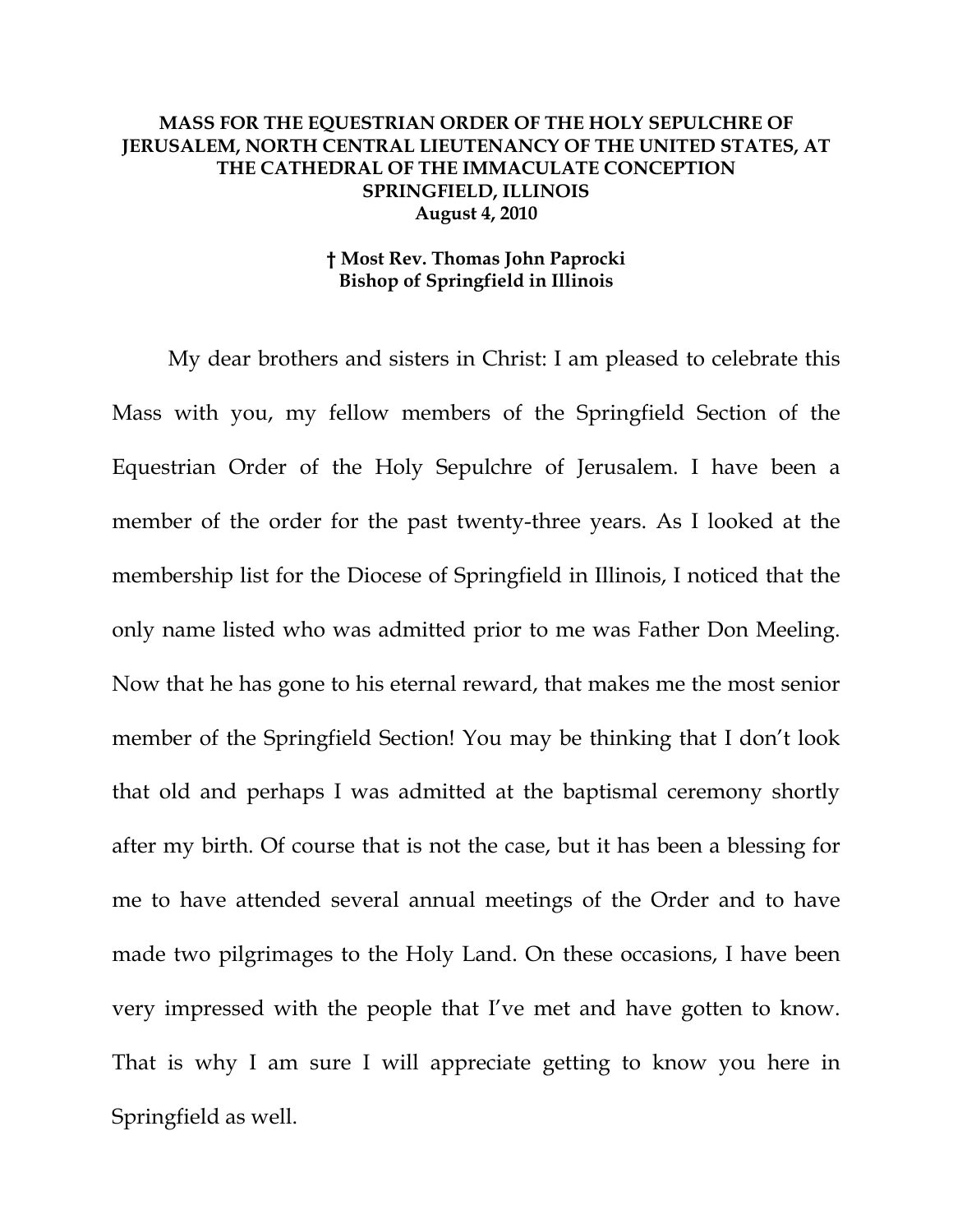I am pleased to spend this evening with you celebrating this Eucharist, joining you for dinner and presenting certificates to those promoted at last year's investiture, Sir John and Lady Janice Butler, promoted to Knight and Lady Commanders, and Sir Gerald and Lady Mary Glaus, promoted to Knight and Lady Commanders with Star. I am also pleased to welcome a new member to be invested in Cleveland, Father William Kessler, son of long-time members Deacon William and Patricia Kessler.

Today the Church's liturgy celebrates the Memorial of St. John Vianney. The setting in which Father Vianney found himself as a parish priest was a community indifferent to the faith. John Vianney grew up during the French Revolution. In Paris and other cities, angry mobs killed the powerful and wealthy. Because the Church was often seen as siding with the rich, many priests were also killed. Those that were left were forced to go into hiding. A priest would sometimes celebrate Mass in Dardilly, the village where John lived. By the time John was in his teens, Mass could be said in public. There was still a shortage of priests, and John wanted to become one. When John was twenty, his parents finally let him enter the seminary. John had trouble with his studies. After he failed his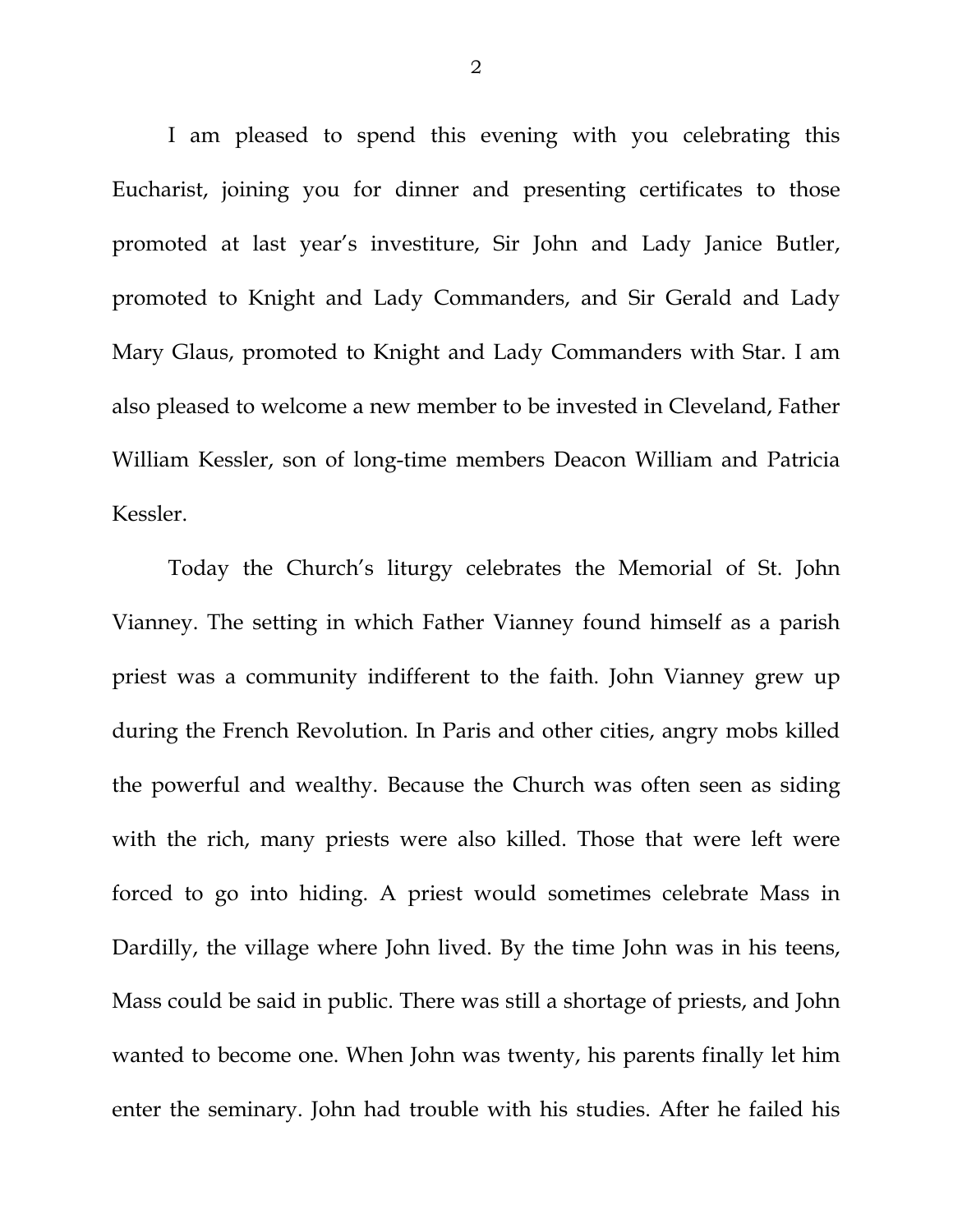examinations, he was ordained anyway because he was so prayerful and committed to his ministry.

John was soon appointed curé (French for "parish priest") of Ars, a small parish where the people were described as indifferent to their faith. John prayed for them, began religious education classes and began an orphanage. John reached out most powerfully in the sacrament of reconciliation. He heard confessions for up to twelve hours a day in the summer and up to sixteen hours a day in the winter because he understood that people needed a connection with God.

Just as the people of post-revolutionary France were indifferent and even hostile to the faith, we find ourselves facing similar indifference and even hostility in our time and sometimes right here in our State capital. Like St. John Vianney, we unfortunately live in a time when even many people who call themselves Catholic do not live as Christians should. We have far too many supposedly Catholic politicians and government leaders who are quick to call themselves Catholic in order to win your Catholic votes, but who turn their back on the faith when it comes to putting Catholic values into action. For example, the Holy Father has made it clear that a politician cannot be "pro-choice," that is, pro-abortion, and still be